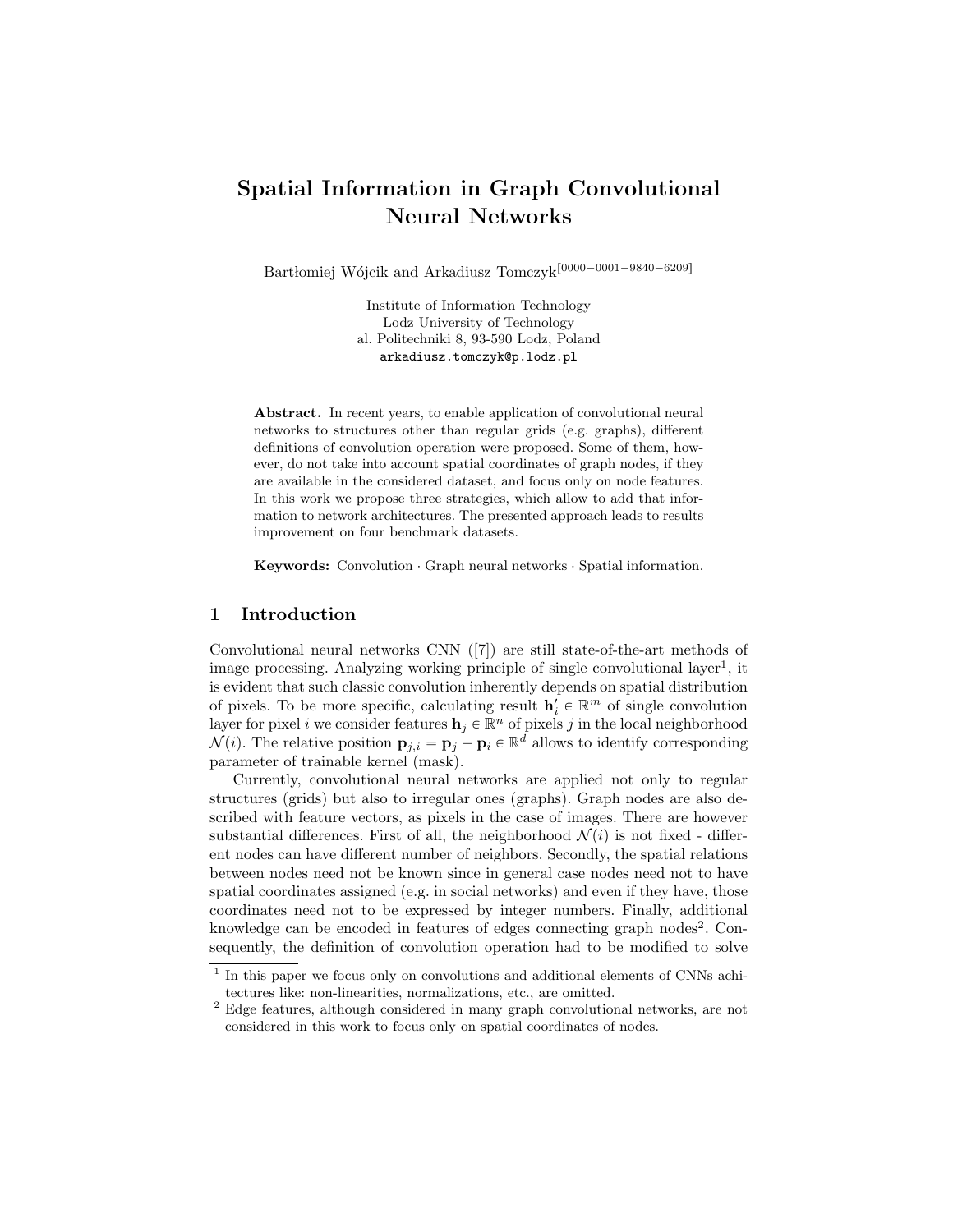#### B. Wójcik, A Tomczyk 78

all of those problems. Most of the existing approaches  $([6, 4, 8, 5, 1, 2])$ , can be described in the following form:

$$
\mathbf{h}'_i = \text{LIN}_{\mathbf{L}(i),\mathbf{l}(i)}(\mathbf{h}_i) + \sum_{j \in \mathcal{N}(i)} \text{LIN}_{\mathbf{M}(j,i),\mathbf{m}(j,i)}(\mathbf{h}_j)
$$
(1)

Matrices  $\mathbf{L}(i)$ ,  $\mathbf{M}(j,i) \in \mathbb{R}^{m \times n}$  and vectors  $\mathbf{l}(i)$ ,  $\mathbf{m}(j,i) \in \mathbb{R}^m$  can be fixed or contain trainable parameters,  $\Box$  denotes a differentiable, permutation invariant operator, e.g. sum, mean, max, etc., whereas  $LIN<sup>3</sup>$  is a linear transformation of feature vectors. Some of those approaches in a natural way can handle spatial coordinates of graph nodes. The rest of them, however, do not consider it all. In this work we investigate how to use effectively the latter architectures in problems where node positions are available.

#### 2 Method

Classic graph convolutional neural networks handle node positions in three typical ways. Firstly, some of them, e.g. MoNet [8] and SplineCNN [4], try to naturally generalize classic CNNs. It requires training of continuous kernel functions (masks) to directly operate on continous relative coordinates  $\mathbf{p}_{j,i}$ . They model them using either gaussian mixture model or B-spline bases, respectively. Secondly, to our best knowledge, there is one method SGCN [2] which tries to tackle the same problem without following CNN strategy. In this case:

$$
\mathbf{M}(j,i) = \text{diag}(\sigma(\mathbf{Up}_{j,i} + \mathbf{b}))
$$
\n(2)

where  $\mathbf{U} \in \mathbb{R}^{n \times d}$ ,  $\mathbf{b} \in \mathbb{R}^{n}$  and  $\sigma$  is a nonlinear function (ReLU was used). A limitation of such formulation is the fact that here  $m = n$ . To partially avoid it, results of several operations can be concatenated. Finally, there is a numerous group of methods like:  $GCN$  [6],  $GAT$  [1],  $GraphSAGE$  [5] etc., that simply ignore those positions focusing on node features only.

The most straightforward option to take into account node coordinates  $\mathbf{p}_i$  in the latter models would be adding them (concatenation) to the feature vector  $h_i$ . This approach alone leads to the results enhancement but there is still space for further improvement. That is why in this work we propose three strategies allowing to inject additional spatial information into convolutional operation:

- $\mathbf{M}(j,i) \to \mathbf{M}(j,i) \cdot \mathbf{a}^T \mathbf{p}_{i,j}$  linear strategy where  $\mathbf{a} \in \mathbb{R}^d$  is an additional trainable parameter
- $\mathbf{M}(j, i) \rightarrow \mathbf{M}(j, i) \cdot \text{MLP}_{\mathbf{A_2}, \mathbf{b_2}, \mathbf{A_1}, \mathbf{b_1}}(\mathbf{p}_{i,j})$  non-linear strategy where  $\text{MLP}^4$ is a multilayer perceptron with trainable parameters  $\mathbf{A_2} \in \mathbb{R}^{1 \times k}$ ,  $\mathbf{b_2} \in \mathbb{R}$ ,  $\mathbf{A}_1 \in \mathbb{R}^{k \times d}$  and  $\mathbf{b}_1 \in \mathbb{R}^k$  (*k* denotes the number of hidden units, there is 1 output)

<sup>&</sup>lt;sup>3</sup> LIN<sub>A,b</sub> $(x) = Ax + b$ 

<sup>&</sup>lt;sup>4</sup> MLP<sub>A<sub>2</sub>,b<sub>2</sub>,A<sub>1</sub>,b<sub>1</sub></sub>(**x**) = LIN<sub>A<sub>2</sub>,b<sub>2</sub></sub>( $\sigma$ (LIN<sub>A<sub>1</sub>,b<sub>1</sub></sub>(**x**)))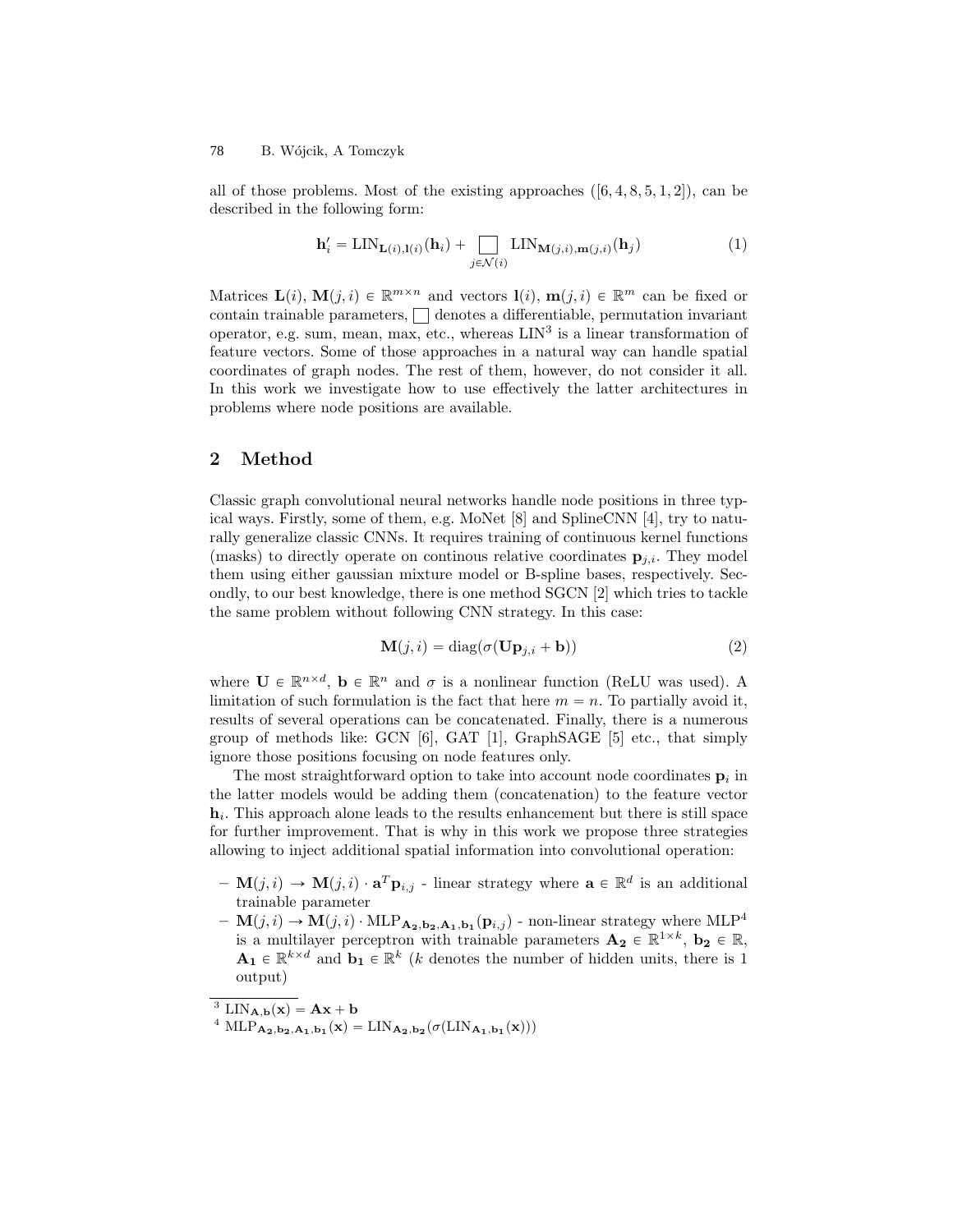Table 1: Comparison of classic approaches and proposed strategies applied in GraphSAGE. All results were obtained using PyG framework (average value from 5 runs is presented). Some of them, for superpixel-based representation of MNIST available in PyG, were taken from [2] (in particular result for SGCN method).

| Method                                            | <b>MNIST</b>                  | <b>MNIST</b><br>P <sub>V</sub> G                 | Fashion<br><b>MNIST</b>       | CIFAR10                     | AIDS                        |
|---------------------------------------------------|-------------------------------|--------------------------------------------------|-------------------------------|-----------------------------|-----------------------------|
|                                                   |                               | without position in input features               |                               |                             |                             |
| SplineConv<br><b>GMMConv</b><br>GraphSAGE<br>SGCN | 97.21\%<br>96.84\%<br>94.15\% | 95.22% [2]<br>91.11% [2]<br>79.88%<br>95.95% [2] | 87.46\%<br>86.62\%<br>84.72%  | 49.53%<br>45.68%<br>55.69%  | 81.47\%<br>80.58%<br>79.73% |
| Ours linear<br>Ours non-linear<br>Ours enhanced   | 96.72\%<br>98.29\%<br>98.90%  | 97.49\%<br>97.01\%<br>97.91%                     | 87.37\%<br>87.22\%<br>89.47\% | 63.03%<br>65.52\%<br>67.68% | 95.62%<br>95.58%<br>95.09%  |
|                                                   |                               | with position in input features                  |                               |                             |                             |
| SplineConv<br><b>GMMConv</b><br>GraphSAGE         | 97.52\%<br>97.07%<br>98.01%   | 97.83\%<br>96.10\%<br>97.13\%                    | 87.50%<br>87.22\%<br>88.09%   | 63.03%<br>61.80\%<br>66.32% | 95.62%<br>93.08%<br>93.48%  |
| Ours linear<br>Ours non-linear<br>Ours enhanced   | 98.45\%<br>99.05\%<br>99.10%  | 97.78\%<br>98.32\%<br>98.81%                     | 88.35\%<br>88.41\%<br>90.98%  | 65.11\%<br>67.07%<br>73.23% | 97.59%<br>96.96\%<br>96.65% |

 $- \mathbf{M}(j,i) \rightarrow \mathbf{M}(j,i) \cdot \text{diag}(\text{MLP}_{\mathbf{A_2},\mathbf{b_2},\mathbf{A_1},\mathbf{b_1}}(\mathbf{p}_{i,j}))$  - enhanced non-linear strategy, here  $\mathbf{A_2} \in \mathbb{R}^{n \times k}$ ,  $\mathbf{b_2} \in \mathbb{R}^n$ ,  $\mathbf{A_1} \in \mathbb{R}^{k \times d}$  and  $\mathbf{b_1} \in \mathbb{R}^k$  (there are *n* outputs)

It is worth noticing that this is a generic approach. It can be used with any convolution operation that can be described by formula (1).

## 3 Results

In the conducted experiments we have analyzed how the proposed strategies influence the results of GraphSAGE model where  $\mathbf{L}(i) = \mathbf{W}_1$ ,  $\mathbf{M}(j, i) = \mathbf{W}_2$  are trainable matrices,  $\mathbf{l}(i) = \mathbf{0}$ ,  $\mathbf{m}(j, i) = \mathbf{0}$  and  $\Box$  is a mean operator. Table 1 presents the results of those experiments with coordinates  $\mathbf{p}_i$  included in node feature vectors  $\mathbf{h}_i$  of input signal and without them, respectively, for four different datasets. First three of them are superpixel-based representations of images (MNIST, Fashion MNIST, CIFAR10), whereas the last one (AIDS) contains graph representation of chemical molecules. To make the results comparable in all cases three convolutional layers were considered with ReLU as a non-linear activation function. Since classification task was considered convolutional layers were followed by MLP (two fully-connected layers with ReLU between them)